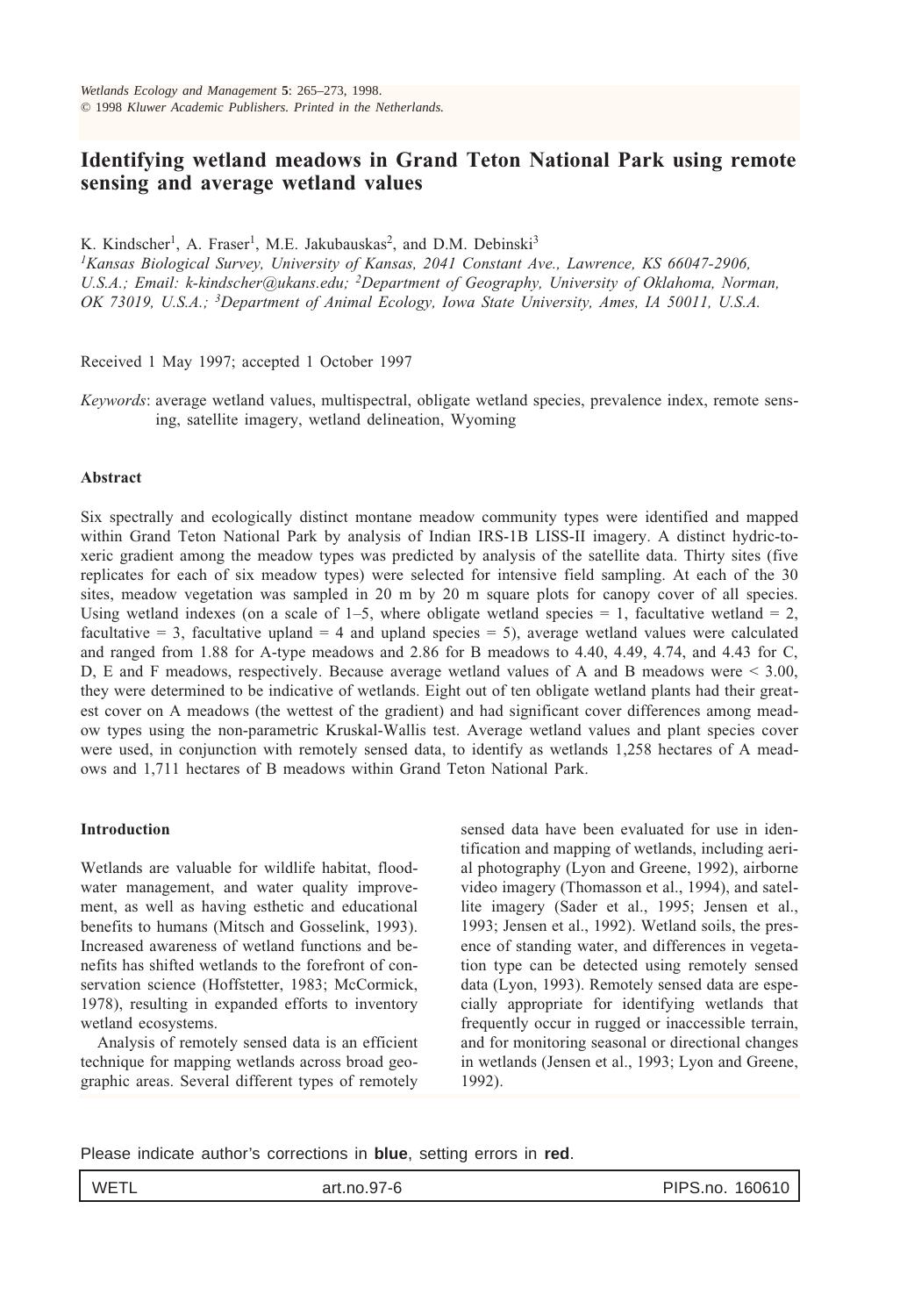Ground-truthing is necessary to verify the accuracy of remotely sensed data. Field wetland determinations require observation of the three wetland parameters: hydric soils, hydrology, and hydrophytic vegetation (Environmental Laboratory, 1987). In this study, vegetation data are used as an integrator of these wetland parameters, since a prevalence of wetland vegetation usually indicates the presence of other wetland characteristics.

## **Methods**

## *Study area*

This research was conducted in and near Grand Teton National Park (GTNP), Wyoming. GTNP has been maintained as a national park since 1929 and was expanded in 1950 to incorporate Jackson Hole National Monument (Stark, 1984). It is part of the Greater Yellowstone Ecosystem, which includes Yellowstone National Park, seven national forests, an elk refuge and two wildlife refuges (Marston and Anderson, 1991). Geographically, Marston and Anderson (1991) roughly define the Greater Yellowstone Ecosystem as the Yellowstone Plateau and elevations above 2130 m in the surrounding region. At a local scale, the region includes a wide range of elevation and moisture gradients. Non-forest plant communities within the ecosystem range from hydric willow and sedge meadows to high-altitude tundra and xeric rock meadows (Knight, 1994). Our study examined montane meadows and shrub lands.

Wetlands in GTNP are typified by two wetland community types. The wettest meadows, hydric willow flats along rivers and lakes, are dominated by *Salix* spp. and *Carex* spp., and typically have standing water throughout the growing season. Slightly higher in elevation are hydric meadows along foothill slopes near lakes and rivers and in montane depressions. This wetland type is dominated by *Carex* spp. and experiences only periodic flooding, although the soil is saturated during a substantial portion of the growing season.

#### *Remote sensing*

Indian IRS LISS-II multispectral satellite imagery was acquired for August 12, 1995. The LISS-II acquires data in three visible bands (blue, 0.45– 0.52 m; green, 0.52–0.59 m; red, 0.62–0.68 m) and one near-infrared band (near-IR, 0.77–0.86 m) of the spectrum. The LISS-II has a spatial resolution of 36.5 meters and 7-bit radiometric resolution (128 brightness levels). The satellite imagery was geo-referenced to a Universal Transverse Mercator (UTM) coordinate system to allow it to be matched with topographic maps of the region.

An unsupervised classification procedure was used to create a map of spectrally distinct nonforested vegetation classes within the study area to guide field sampling. In an unsupervised classification, pixels with similar spectral characteristics in the different bands of a satellite sensor are identified and grouped into spectral classes using a statistical clustering procedure. The spectral classes are then identified as being representative of a particular land cover, land use, vegetation type, or condition with the aid of aerial photographs or information gathered in ground investigations.

An Iterative Self-Organizing Data Analysis (ISODATA) clustering algorithm in the ERDAS image processing software was applied to the fourband image file to identify spectrally similar pixels. Fifty initial clusters were specified for the ISODATA clustering, producing a map of fifty spectral classes. Each spectral class was composed of pixels with statistically similar spectral reflectance characteristics. Based on spectral similarity, and visual interpretation of the classes with the assistance of aerial photography and knowledge of the study area, the 50 preliminary classes were combined to create a final map of spectrally distinct non-forested vegetation classes. Six meadow types (A to F), representing a distinct hydric-toxeric gradient were identified and mapped by analysis of the satellite data.

Field sampling was conducted at sites within polygons selected from the meadow classes. Placement of sample sites within the study area was guided by the map of spectrally distinct vegetation classes. The sample sites were located in the field with the aid of aerial photography, 1:24,000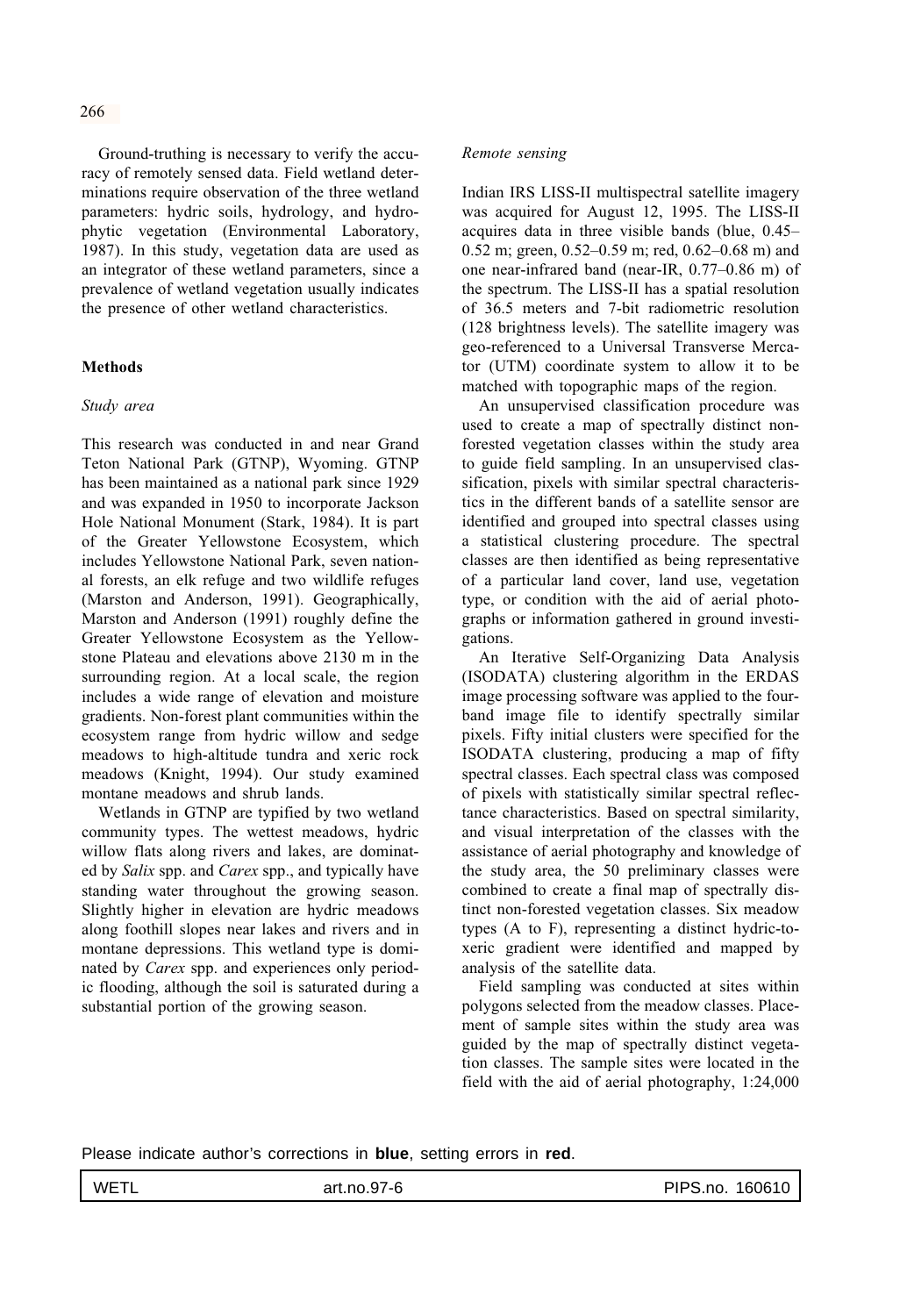USGS topographic maps, and compass readings from identifiable landmarks. Particular care was taken in the field to ensure that sites were located in the center of a class polygon to avoid edge effects.

## *Vegetation sampling*

The vegetation of five spatially distinct areas for each of the six remotely sensed meadow types was surveyed during July 1996. Sample plots were randomly selected in accessible areas within both GTNP and the adjacent Teton National Forest (Figure 1), which due to topography led to a generalized clustering of sites. At each sample area, meadow vegetation was surveyed in 20 m by 20 m plots. Each plot was surveyed to determine the plant cover  $(\%)$  of all species of grass, forb, shrub, or tree, using the sampling methodology of Daubenmire (1959). When species were difficult to identify (i.e., *Carex* spp.), they were collected in the field and identified at the R.L. McGregor Herbarium, University of Kansas.

All plant species found in the montane meadow plots were assigned one of five wetland values defined in the 1987 Wetland Delineation Manual (Environmental Laboratory, 1987) and listed in the National List of Plant Species that Occur in Wetlands (Reed, 1988):

- (1) obligate wetland plants (OBL) occur almost always (estimated probability  $> 99\%$ ) in wetlands, but occasionally are found in non-wetlands (estimated probability  $\leq 1\%$ );
- (2) facultative wetland plants (FACW) usually occur in wetlands (estimated probability 67% to 99%), but occasionally are found in nonwetlands (estimated probability 1% to 33%);
- (3) facultative plants (FAC) share an equal likelihood (estimated probability 33% to 67%) of occurring in either wetlands or non-wetlands;
- (4) facultative upland plants (FACU) usually occur in non-wetlands (estimated probability 67% to 99%), but occasionally are found in wetlands (estimated probability  $1\%$  to < 33%); and
- (5) obligate upland plants (UPL) occur almost always (estimated probability  $> 99\%$ ) in nonwetlands.

These categories were used to calculate average wetland values where  $OBL = 1$ ,  $FACW = 2$ ,  $FAC$  $= 3$ , FACU  $= 4$  and UPL  $= 5$ . Average wetland values are calculated using a weighted average where each species, percent cover is multiplied by its wetland category number. The sum of these values for all species in a plot is the average wetland value. If the average wetland value is less than 3.00, then the area supports hydrophytic vegetation. This process is an expansion of the FAC-neutral test found in the Corps of Engineers Wetland Delineation Manual (Environmental Laboratory, 1987). Our application of the FACneutral test uses cover of all species present in an area, while the test is usually applied to dominant species only.

In our study, wetland values were assigned to all species found in each plot. The National List of Plant Species that occur in Wetlands (Reed, 1988) was intended to list plants found in wetlands, but because our study encompasses six meadow types along an environmental gradient, several species observed were not found in this list. The majority of these species do not occur in wetlands and are correctly considered upland (UPL) species. Although the National List is fairly comprehensive, some uncommon wetland species may not be given a listing. For example, *Heracleum sphondylium* and *Carex hoodii* are not listed and *Carex platylepis*, *C. geyerii*, and *Polemonium pulcherrimum* are perhaps questionably listed as upland. For the purpose of our study, all species not assigned a wetland value in the National List have been treated as upland species (only 11 species total), regardless of whether or not they might be incorrectly classified. Using upland values where no wetland value has been assigned provides a conservative estimate of the average wetland value and decreases the likelihood of incorrectly identifying a wetland plant community where it does not exist.

## *Soils and hydrology*

Montane meadow soils range from being poorly drained on floodplains to well-drained on steep slopes of foothills. Seven of the ten A and B meadows sampled were located on the hydric soil nam-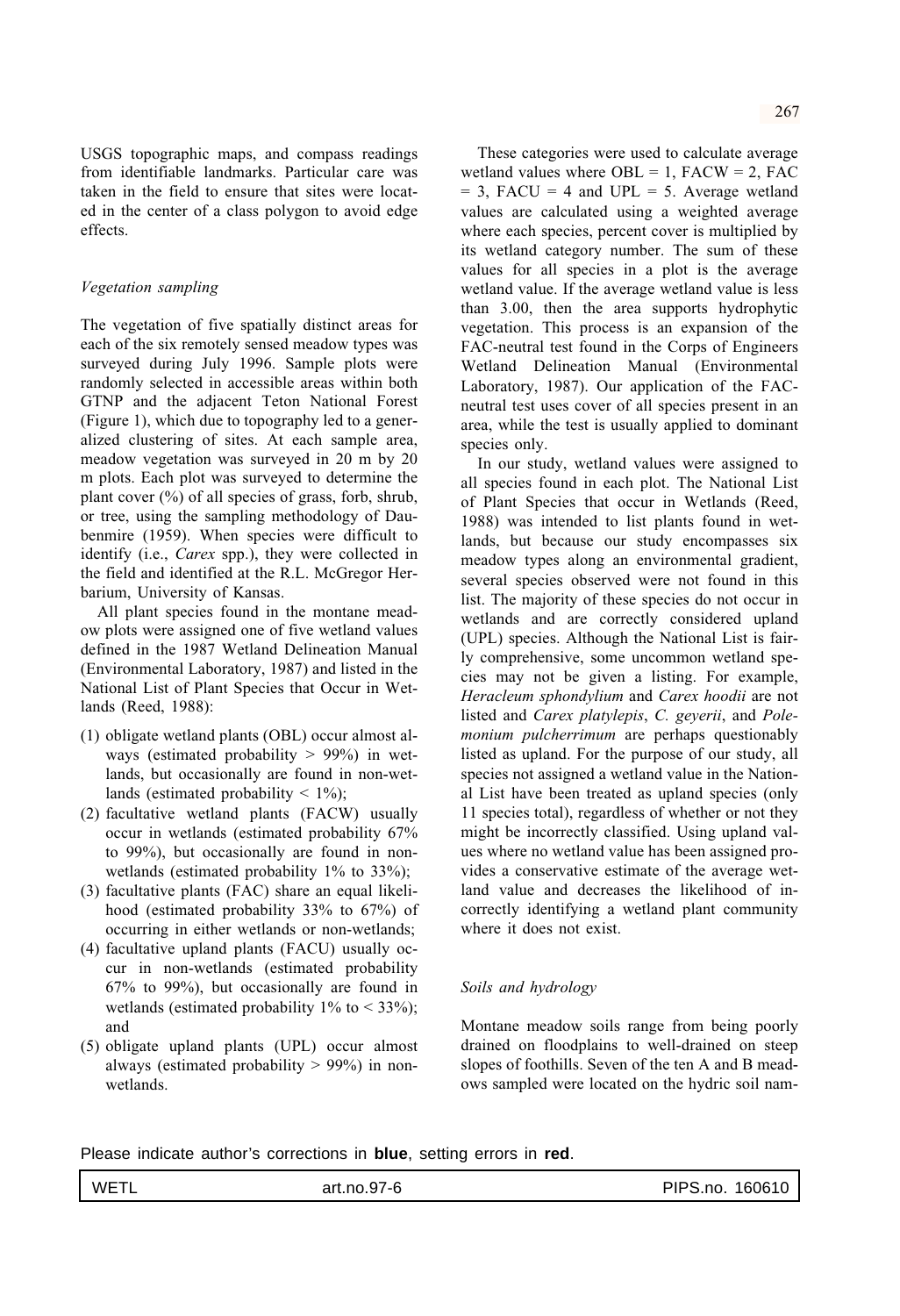



*Figure 1*. Map of study site locations in and near Grand Teton National Park, Wyoming.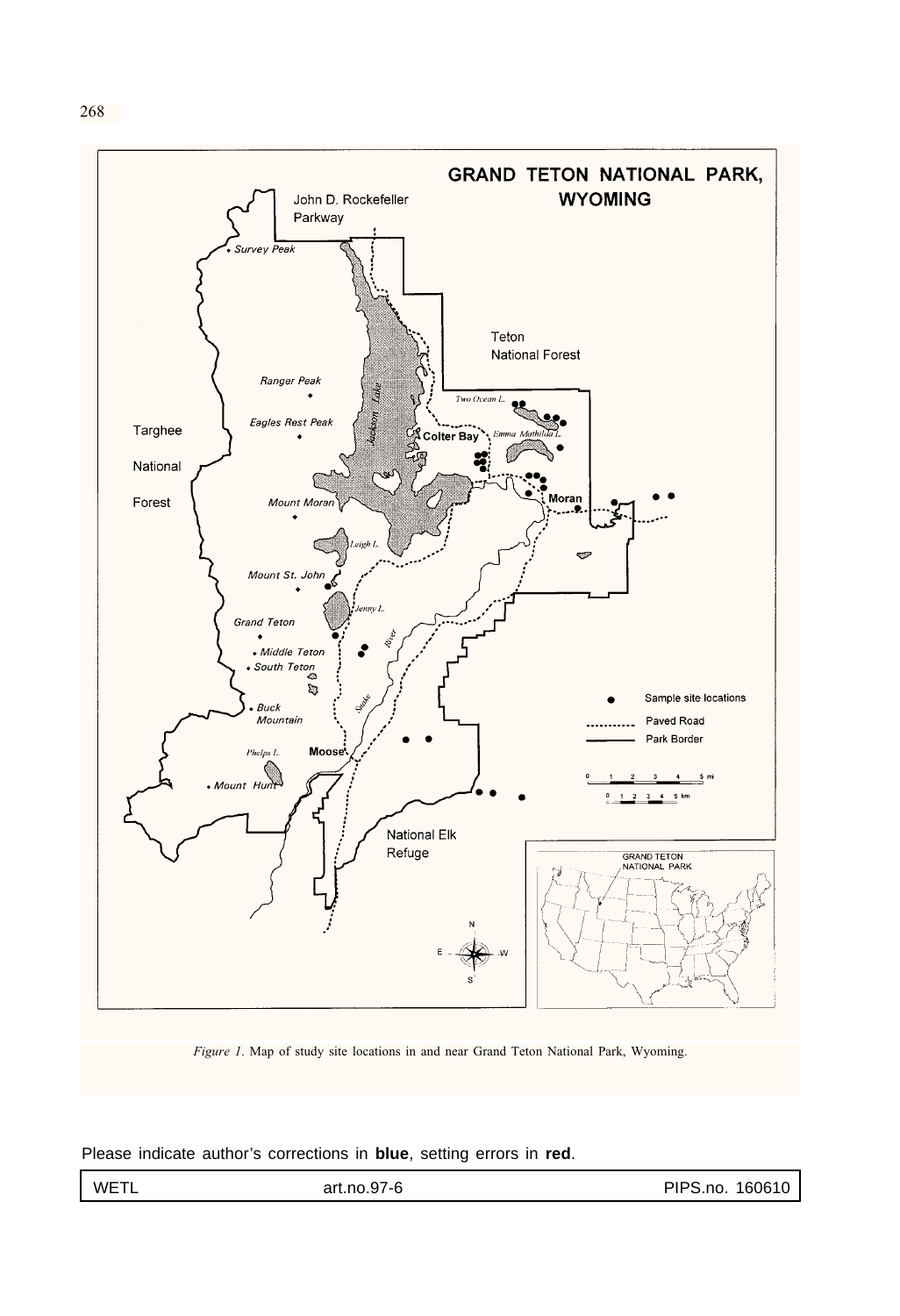

*Figure 2*. Means of 95% confidence intervals of average wetland values for six remotely sensed meadow types along an environmental gradient. The thirty montane meadows (5 per meadow type) were sampled in and near Grand Teton National Park in July 1996. Average wetland values are calculated as weighted averages of species cover multiplied by each species' wetland value. Means of average wetland values are 1.84, 2.79, 4.40, 4.75, and 4.46 for A, B, C, D, E and F meadows, respectively. Values less than 3.00 indicate wetland vegetation. Significant differences were found among groups using a Kruskal-Wallis test.

ed Cryaquolls-Cryofibrists as mapped in the Teton County Soil Survey (Young, 1982). Observations were made confirming that these areas of hydric soil also had dark chromas as found on the Munsell Soil Color chart (Munsell Color, 1992). The other three A and B meadows were mapped as non-hydric soils (Starman-Rubbleland-Midfork and Uhi-Roxal Association), but it is possible that the areas sampled may have been hydric soil inclusions. All C, D, E, and F meadows occurred on upland soil types and were less clayey, lighter in color, and typically well-drained.

Hydrologic observations were also made in the A and B meadows. At the time of sampling, standing water was present in four of five A meadows, and three of five B meadows. All three A and B meadows that did not contain standing water showed other evidence of past flooding: flood debris, deposition of gravel, or flattened vegetation were visible; and the meadows were hydrologically-influenced by a nearby stream or lake. No flooding, evidence of past flooding, or saturated soil was observed in C, D, E, and F meadows.

#### *Data analysis*

Plant species cover data from the thirty meadows were analyzed using the non-parametric Kruskal-Wallis test in the SPSS/PC+ software package (SPSS, 1988). The Kruskal-Wallis test was used to compare individual plant species across treatments because the variances were not equal among areas sampled even after the data were transformed (Sokal and Rolf, 1995). These unequal variances result in non-normal distributions because many species do not occur in all sample areas, or they have very low cover values.

# **Results**

One hundred eighty-three species were found in the 30 meadows sampled. The greatest number of species (59) were classified as upland species and the fewest (10) were obligate wetland species. Significant differences ( $p \le 0.001$  level) were found among meadow types using the non-parametric Kruskal-Wallis test (Figure 2). Average wetland values for A-F meadows are 1.84, 2.79, 4.40, 4.45, 4.74, and 4.46, respectively. These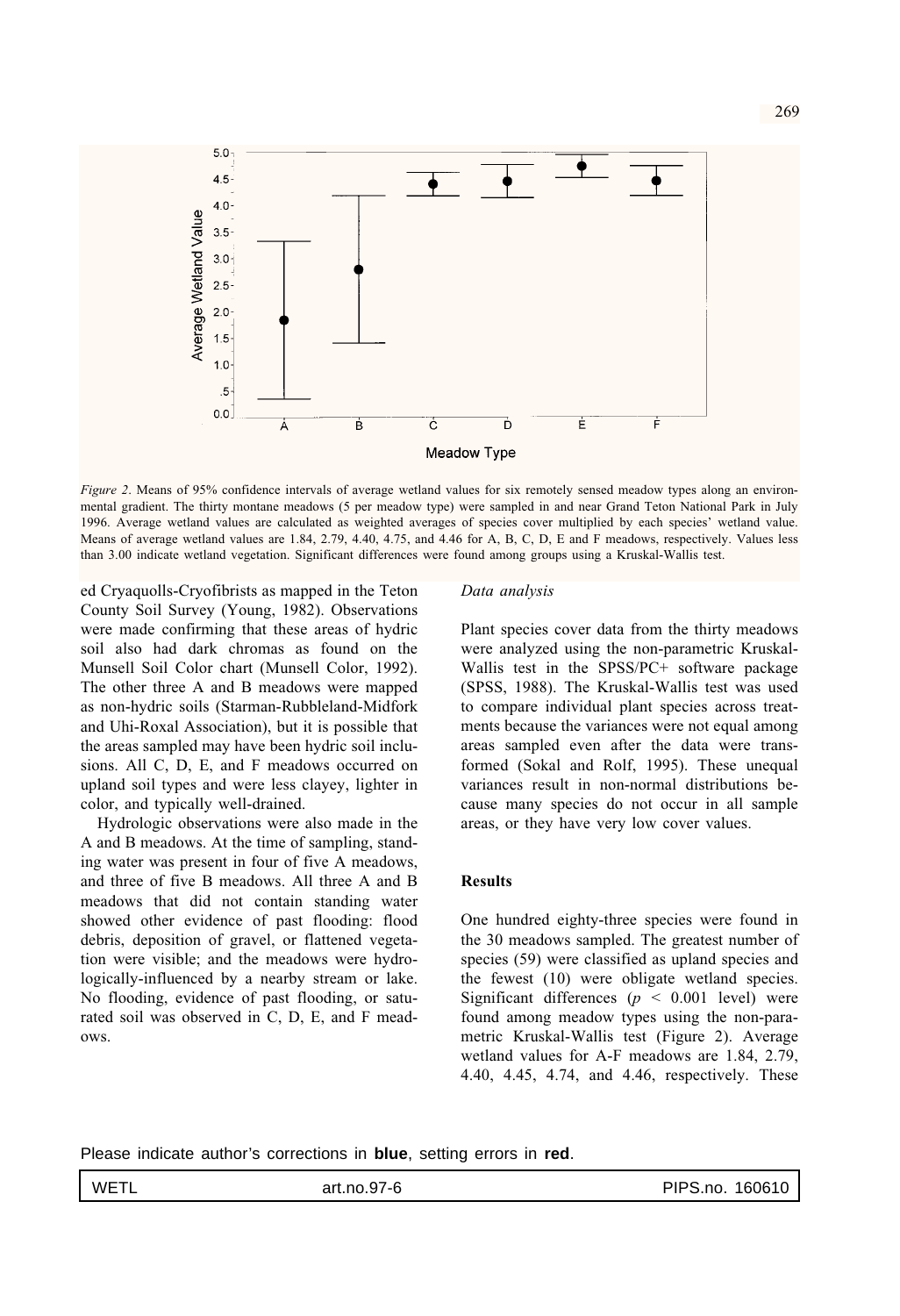

*Figure 3*. Mean percent plant species cover by wetland prevalence index for each of six remotely sensed meadow types along an environmental gradient near the Teton range in Wyoming. OBL = obligate wetland species, FACW = facultative wetland species, FAC = facultative wetland species, FACU = facultative upland species, and UPL = upland species.

average wetland values suggest that both A and B meadows have wetland vegetation since even these conservative values are below 3.00 (Figure 2). These numbers indicate that the average cover of all species on these areas shows strong wetland affinity, and C-F meadows are distinctively nonwetland (not even close to the 3.00 value).

The percent cover data provides striking results that A and B meadows are dominated by wetland vegetation (Figure 3). Obligate wetland species comprise 65.7% of A meadows and 32.5% of B meadows, then sharply decline to 0.1% in C meadows and 0.0% in D, E, and F meadows. Similarly, facultative wetland species comprise 9.9% and 11.8% of A and B meadows, but are less than 0.5% of species cover in all other meadows. In contrast, upland and facultative upland species dominate C through F meadows (Figure 3).

These differences are highlighted by comparing individual species across meadow types (Table 1). Eight out of ten obligate wetland species had significant differences among meadow types. All obligate species were found only on A and B meadows, with only one minor exception (0.4% cover of *Senecio hydrophilus* on one C meadow). In addition, three of four facultative wetland species that showed significant differences also only occur on the A and B meadows.

From the ground-truthed vegetation data, it appears that A and B meadows are wetlands. Using our meadow classifications of the remotely sensed satellite data, we were able to identify 1,258 hectares of A meadows and 1,711 hectares of B meadows as potential wetlands within Grand Teton National Park.

#### **Discussion**

Satellite remotely sensed data can be used to identify spectrally and ecologically distinct meadow communities within the Greater Yellowstone Ecosystem. Because vegetation composition and structure govern the spectral reflectance of meadows, spectral response characteristics can be linked to distinct plant species assemblages to identify montane wetlands. However, ground-truthing is necessary to verify the accuracy of the classification.

Seventy percent (7 out of 10) of the areas identified as A and B meadows by satellite data were dominated by wetland vegetation. All of the other 20 meadows sampled had average wetland values greater than 3.00, indicating that C through F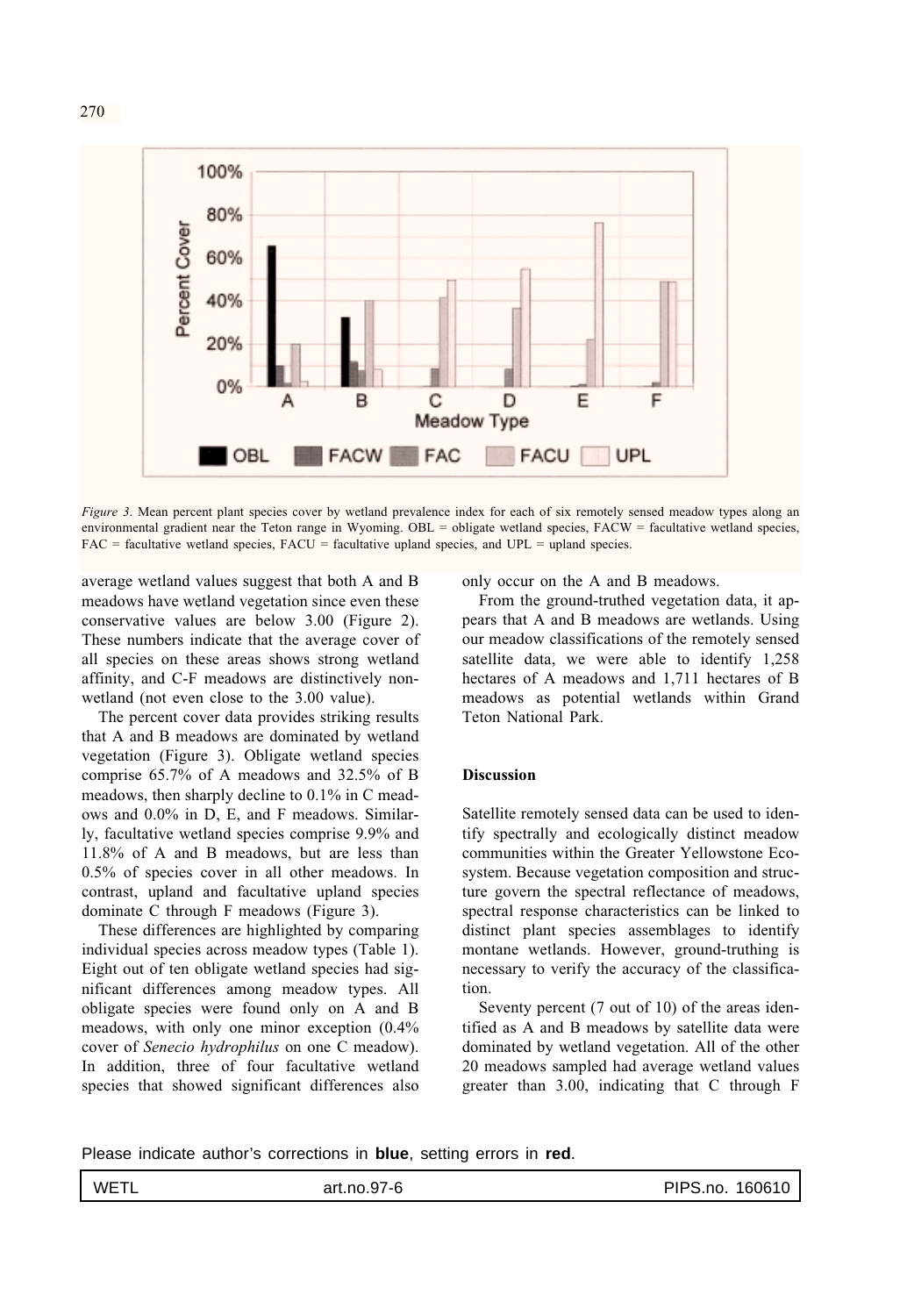| Species name             | Common name               | Prevalence     |       | Standard  |                  |
|--------------------------|---------------------------|----------------|-------|-----------|------------------|
|                          |                           | index          | Mean  | deviation | $\boldsymbol{p}$ |
| Betula glandulosa        | Bog birch                 |                | 0.003 | 0.011     | **               |
| Carex aquatilis          | Water sedge               |                | 0.001 | 0.003     |                  |
| Carex cusickii           | Cusick's sedge            |                | 0.004 | 0.015     | sk sk            |
| Carex rostrata           | Beaked sedge              |                | 0.122 | 0.279     |                  |
| Juncus balticus          | Baltic rush               |                | 0.002 | 0.005     |                  |
| Mimulus guttatus         | Monkey flower             |                | 0.001 | 0.003     |                  |
| Pedicularis groenlandica | Elephant's head           |                | 0.001 | 0.003     |                  |
| Salix hoothii            | Willow                    |                | 0.035 | 0.091     | de de            |
| Salix planifolia         | Diamond leaf willow       |                | 0.078 | 0.191     |                  |
| Senecio hydrophilus      | Alkali-marsh butterweed   |                | 0.001 | 0.003     |                  |
| Angelica arguta          | Angelica                  | $\overline{c}$ | 0.000 | 0.002     |                  |
| Arnica chamissonis       | Leafy arnica              | $\overline{c}$ | 0.001 | 0.003     |                  |
| Arnica longifolia        | Seep-spring arnica        | $\overline{c}$ | 0.001 | 0.003     |                  |
| Astragalus agrestis      | Field milk-yetch          | 2              | 0.000 | 0.002     |                  |
| Deschampsia cespitosa    | Tufted hair grass         | $\overline{c}$ | 0.040 | 0.141     |                  |
| Equisetum hyemale        | Scouring rush             | $\overline{c}$ | 0.001 | 0.003     |                  |
| Geum macrophyllum        | Big-leaf avens            | 2              | 0.003 | 0.008     |                  |
| Platanthera hyperborea   | Northern green orchid     | $\overline{c}$ | 0.001 | 0.003     |                  |
| Hordeum brachyantherum   | Meadow barley             | $\overline{c}$ | 0.018 | 0.099     |                  |
| Juncus ensifolius        | Dagger-leaf rush          | $\overline{c}$ | 0.001 | 0.003     |                  |
| Rumex crispus            | Curly dock                | $\overline{c}$ | 0.000 | 0.002     |                  |
| Rumex maritimus          | Golden dock               | $\overline{c}$ | 0.000 | 0.002     |                  |
| Rumex salicifolius       | Willow dock               | $\overline{c}$ | 0.001 | 0.003     |                  |
| Senecio pauperculus      | Balsam groundsel          | 2              | 0.004 | 0.011     |                  |
| Senecio sphaerocephalus  | Mountain-marsh butterweed | $\overline{c}$ | 0.000 | 0.002     |                  |
| Stellaria longipes       | Starwort                  | 2              | 0.001 | 0.003     |                  |

meadows are not wetlands. The three A and B meadows that did not have wetland vegetation were dominated by a disturbed, non-native plant community. One A meadow had an average wetland value greater than 3.00 (3.97). The two dominant species at this site were non-native grasses – *Poa pratensis* and *Phleum pratense*, with cover values of 40 and 35%, respectively. Two of five B meadows also had average wetland values greater than 3.00 (3.84 and 3.69) again with *Poa pratensis* and *Phleum pratense* ranking in first or second for cover of both. It should be noted that these three atypical areas also explain the large variances in average wetland values in Figure 2. When the average wetland values of these three disturbed meadows were recalculated after removing non-native and unlisted species, two of the three meadows had values of less than 3.00. Ninety percent of A and B meadows have a prevalence of wetland vegetation when only native species in the National List are considered.

Vegetation of disturbed areas, such as these three atypical meadows, present problems in determining wetland boundaries. Such areas have resulted in a special section of the Corps of Engineers Wetland Delineation Manual that concerns Atypical Situations (Environmental Laboratory, 1987) and makes allowances to identify wetlands in areas with disturbed vegetation (such as agricultural lands and where prolonged flooding has occurred). We believe that when the atypical situations are taken into account, that all A and B meadows we sampled would be delineated as wetlands because of their observed soils, hydrological factors, and disturbed vegetation.

The use of the prevalence index and average wetland values as a tool for ground-truthing could aid in the accuracy of remotely sensed mapping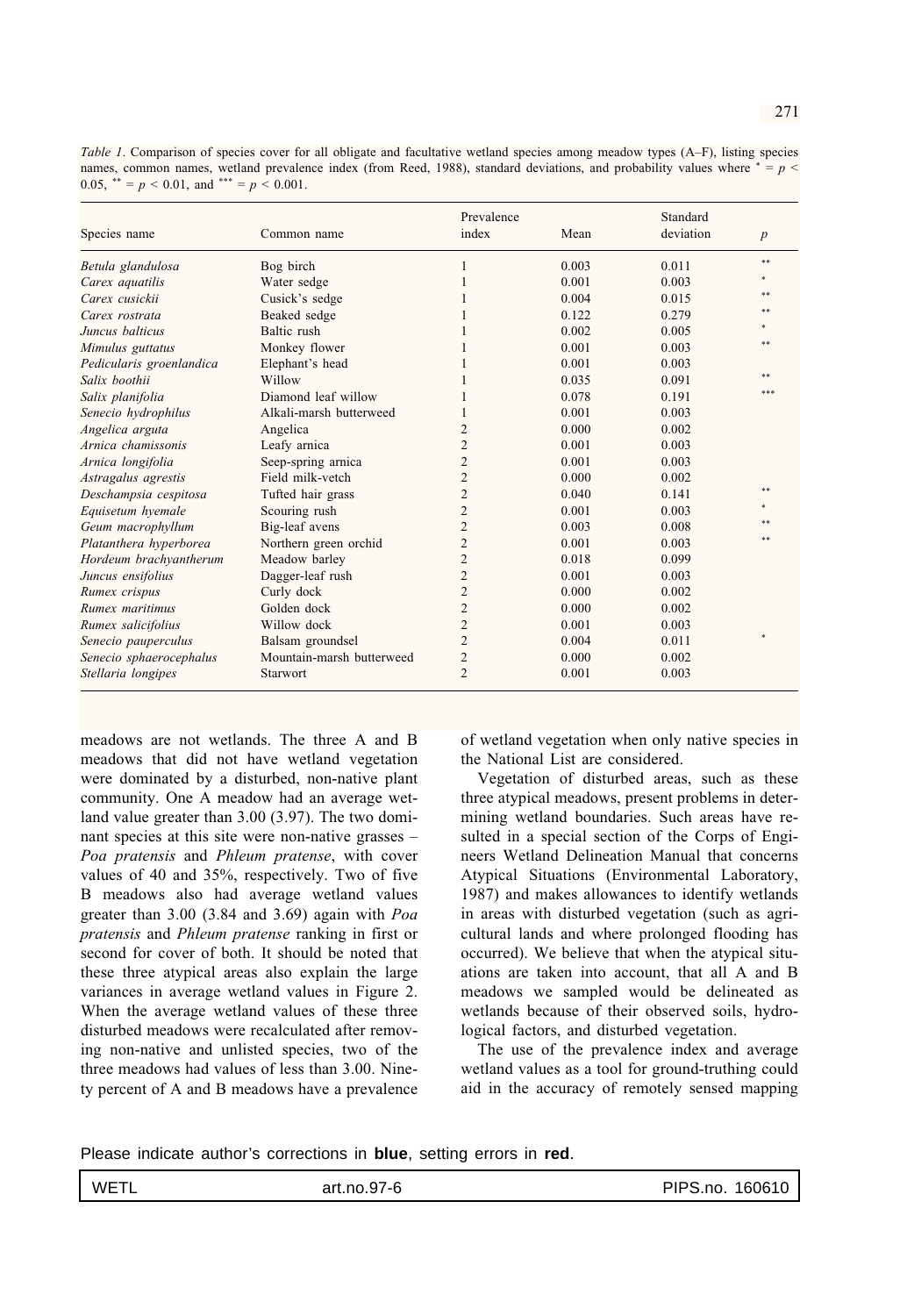of wetlands across all ecosystems. While plant identification in the field is often difficult, a much shorter list of species can be used to identify wetlands when ground-truthing. More specifically, a subset of only obligate wetland and facultative wetland species (26 species at our sites, 10 of which were obligate) could be used to identify wetlands in GTNP. Since wetland plant communities are typically less diverse than mesic communities (Whittaker and Niering, 1974), a similarsized subset would only need to be known for many other wetland ecosystems, especially if uncommon species are excluded. The more common species could be identified by preliminary field sampling, and could be accurately used as indicators in the determination that these areas are wetlands, especially if coupled with hydric soils maps and field observations of soils and hydrologic indicators.

Overall, field verification of the vegetation of remotely sensed wetland areas has resulted in a 70% accuracy rate of finding wetland vegetation at predicted locations. The average wetland value, coupled with statistics for both cover values by wetland plant category and for individual obligate and facultative wetland species, provides support for these results. When soils and hydrological factors are included, we believe that all of these areas could be delineated as wetlands. Using these results, we have identified 2,969 hectares of potential wetland meadows in Grand Teton National Park. Specifically, we have identified 1,258 hectares of A meadows and 1,711 hectares of B meadows, both of which are potential wetland plant communities.

## **Acknowledgments**

This research was supported in part by grants from the University of Wyoming National Park Service Research Center and the Environmental Protection Agency (EPA) through their Ecological Assessment and Restoration program. Although the research described in this article has been funded in part by the EPA (through grant 96-NCERQA-1A to Debinski et al.), it has not been subjected to the Agency's peer review and therefore does not necessarily reflect the views of the Agency and no official endorsement should be inferred. We thank C. Freeman and C. Morse of the Ronald L. McGregor Herbarium at the University of Kansas for help in identifying species, and C. Morse and T. Aschenbach and C. Lauver of the Kansas Biological Survey for editing a draft version of the manuscript.

#### **References**

- Daubenmire, R.F. 1959. A canopy coverage method of vegetation analysis. Northwest Sci. 33: 43–64.
- Environmental Laboratory. 1987. Corps of Engineers Wetlands Delineation Manual. Technical Report Y-87-1, US Army Engineer Waterways Experiment Station, Vicksburg, Miss.
- Hofstetter, R.H. 1983. Wetlands in the United States. *In*: Gore, A.J.P. (ed.), Ecosystems of the World, vol. 4B, Mires: Swamp, Bog, Fen and Moor. pp. 201–244. Elsevier Science Publishing Company, New York.
- Jensen, J. 1996. Introductory Digital Image Processing: A Remote Sensing Perspective, 2nd Ed. Prentice-Hall, New Jersey.
- Jensen, J., Narumalani, S., Weatherbee, O., Morris, K.S. and Mackay, H.E. 1992. Predictive modeling of cattail and waterlily distribution in a South Carolina reservoir using GIS. Photogram. Engr. Remote Sens. 58(11): 1561–1568.
- Jensen, J., Narumalani, S., Weatherbee, O. and Mackay, H.E. 1993. Measurement of seasonal and yearly cattail and waterlily changes using multidate SPOT panchromatic data. Photogram. Engr. Remote Sens. 59(4): 519–525.
- Knight, D.H. 1994. Mountains and Plains: The Ecology of Wyoming Landscapes. Yale University Press, New Haven.
- Lyon, J.G. 1993. Practical Handbook for wetland Identification and Delineation. Lewis Publishers, Boca Raton FL.
- Lyon, J.G. and Greene, R.G. 1992. Use of aerial photographs to measure the historical areal extent of Lake Erie coastal wetlands. Photogram. Engr. Remote Sens. 58(9): 1355– 1360.
- Marston, R.A. and Anderson, J.E. 1991. Watersheds and vegetation of the Greater Yellowstone Ecosystem. Conser. Biol. 5:338–346.
- McCormick, J. 1978. Ecology and the regulation of freshwater wetlands. *In*: Good, R.E., Whigman, D.F. and Simpson, R.L. (eds), Freshwater Wetlands: Ecological Processes and Management Potential. pp. 341–355. Academic Press, New York.
- Mitsch, W.J. and Gosselink, J.F. 1993. Wetlands. Van Nostrand Reinhold, New York.
- Munsell Color. 1992. Munsell Soil Color Charts. MacBeth Division of Kollmorgen Instruments Corporation, Newburgh, New York.
- Reed, P.B., Jr. 1988. National List of Plant Species that Occur in Wetlands: National Summary. U.S. Fish Wildl. Serv. Biol. Rep. 88(24).